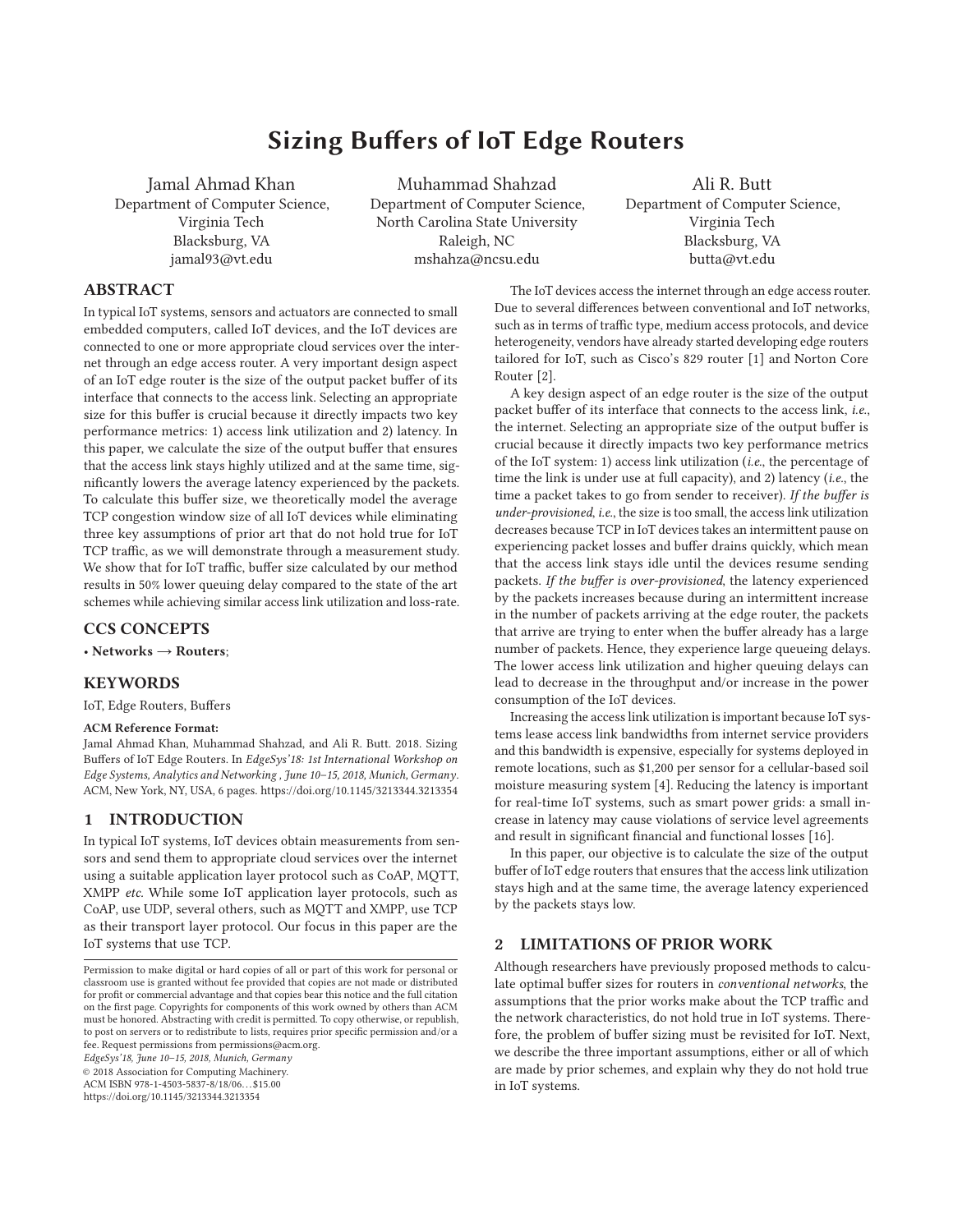EdgeSys'18, June 10–15, 2018, Munich, Germany Jamal Ahmad Khan, Muhammad Shahzad, and Ali R. Butt

The first assumption is that the TCP congestion window size of *each* sender follows a *uniform* sawtooth time-series [5, 9, 13, 14]. The sawtooth shape results from the famous additive-increase  $\&$ multiplicative-decrease congestion avoidance method of TCP. A *uniform* sawtooth time-series is a sawtooth time-series wherein any given crest or trough has the same value as any other crest or trough, respectively. For the sawtooth time-series of a TCP flow to be uniform, that flow must never experience more than one packet drop at a time, and the packet drop should happen exactly when the congestion window size attains the same value as its value at the time of the previous most recent packet drop. While we observed from our experiments (described in Section 3) that the congestion window sizes of IoT devices make sawtooth timeseries, the sawtooth time-series are never uniform. The reason being that the TCP flows mostly experience variable number of consecutive packet drops and packet drops do not always occur at a fixed value of the congestion window size. This assumption leads to under-provisioning of the buffer in some schemes [9] and over-provisioning in others [5, 15].

The second assumption is that the TCP flows of the majority of the devices are *long flows*, *i.e.*, the flows are persistent and always stay in congestion avoidance mode [5, 9, 13, 14]. This isn't true for IoT systems because IoT devices are often resource constrained and thus, terminate their TCP connections and sleep soon after transmitting the current data. Hence, the flows are *short flows*, *i.e.*, they are either non-persistent, or in slow start mode, or both. Consequently, the TCP traffic generated by a typical IoT system contains a good mix of both long and short flows. It is imperative to remove this assumption as well because it leads to the overprovisioning of the output buffer because by treating short flows as long flows, the amount of total traffic theoretically expected to arrive at the edge router is greater than the amount of traffic that actually arrives.

The third assumption is that the traffic arriving at the router can be smoothed by asking the senders to pace their TCP traffic, *i.e.*, instead of sending all packets allowed by the congestion window in a single burst, space the packets out over an entire round trip time (RTT) [6–8, 10]. While smoother non-bursty traffic resulting from TCP pacing reduces the buffer size required to keep the access link utilization high, and thus reduces the latency, unfortunately, TCP pacing is not suitable for the energy-constrained IoT systems because it requires the IoT devices to stay awake the entire time. This requirement is contrary to one of the primary goals in the design of energy-constrained IoT systems, viz., keep the IoT devices asleep for as long as possible by performing sensing/actuation and data transmission/reception as quickly as possible. A caveat worth mentioning here is that when any TCP traffic reaches the internet core, it automatically gets paced on the core links due to the significantly larger bandwidths of the core links compared to the access links. Consequently, the TCP traffic arriving at the core routers is already well paced [8]. However, the difference in the bandwidth of the access link, and the bandwidth of the channel between the IoT devices and the IoT edge router, is small and hence, such automatic pacing does not occur.

#### **3 EXPLORATORY STUDY**

In this section, we present our observations from two sets of experiments that show that the first two assumptions of prior work, described in Section 2, indeed do not hold in IoT traffic. We do not study the third assumption as it is not an assumption about the traffic characteristics due to TCP's congestion control mechanism, rather it is about traffic properties due to the way the senders schedule packets.

**Assumption 1 – Uniform Sawtooth:** We took 15 Raspberry Pi 3s and installed Raspbian on them with a modified Linux kernel (ver. 4.9). We placed a printk statement in the net/ipv4/tcp\_input.c to log the value of the snd\_cwnd variable, *i.e.*, the congestion window size. We physically connected these 15 Raspberry Pi 3s to a server through a NETGEAR FS750T2 switch for which all ports were configured to operate full duplex at 10Mbps, as shown in Figure 1. We deployed an application layer process on each Raspberry Pi that initiates a TCP connection with a broker server and pumps data into that connection using MQTT protocol.



Figure 1: The setup used to study assumption 1 of prior art

Figure 2 plots the TCP congestion windows over time for three randomly chosen Raspberry Pis. We observe from this figure that although all three time-series follow a sawtooth pattern, the sawtooth is not uniform due to the variable number of packet drops experienced by the TCP flows at different time instants. This is contrary to the assumption made by several prior schemes, such as [5, 9, 13, 14].



Figure 2: Congestion windows of 3 Raspberry Pis

Figure 3: Percentage of short flows in IoT traffic

**Assumption 2 – Negligible Short Flows:** To study the validity of the second assumption, we performed NS-3 [3] simulations. We could not use Raspberry Pis in this case because the number of IoT devices needed to study this assumption is rather large. We simulated the same topology as shown in Figure 1 with varying number of IoT devices from 10 to 55 using access link bandwidth of 40Mbps, one way link-latency between IoT devices and server of 20.02 ms, and MTU of 1500 bytes. We programmed the application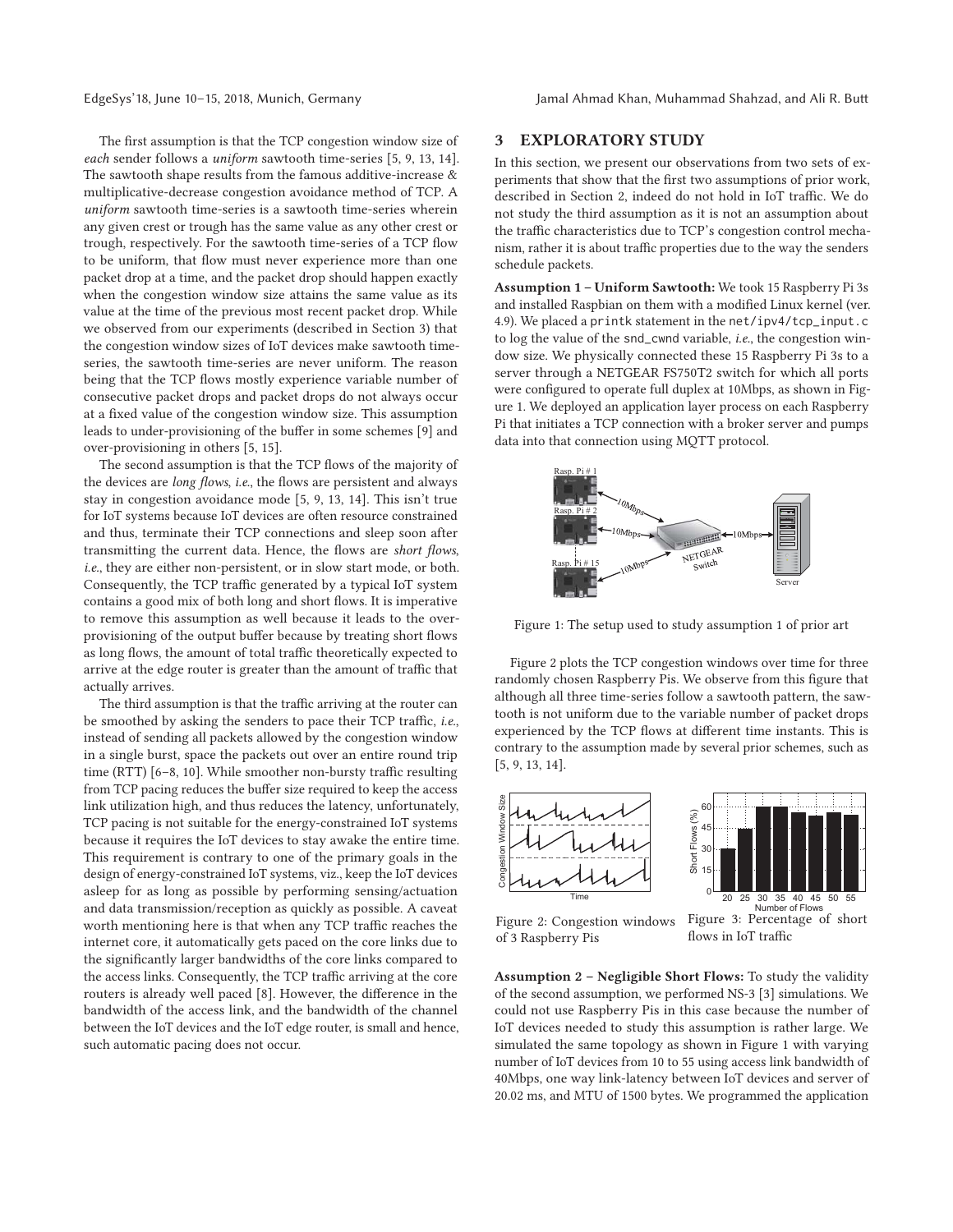layer process on each simulated IoT device to generate packets with exponentially distributed inter-arrival times such that the aggregate rate at which the data arrived at the switch was equal to the access link bandwidth. Each IoT device generated a single flow at a time. Note that the IoT devices, especially the ones that are constrained by energy, go to sleep mode and terminate their TCP connections if their corresponding application layer processes do not provide data within a certain time-window. We kept this time fixed at twice the inter-arrival time of packets. Any flow that terminates while it is still in TCP's slow-start mode is considered a short flow; all other flows are considered long flows. We ran our simulator multiple times using a different number of devices during each run and measured how many flows generated by the IoT devices turned out to be short flows. Figure 3 shows a bar chart of the percentage of short flows observed. We observe from this figure that this percentage is large for any number of IoT devices, which is contrary to the assumption made by several prior schemes, such as [5, 9].

On a final note, we emphasize that while the the preliminary measurement study presented above was done using NS-3 simulations and Raspberry Pis in lab environment, the traffic that we used is representative of the traffic generated by real IoT devices. In future, we plan to conduct a similar measurement study using traces from real IoT deployments.

#### **4 BUFFER SIZE CALCULATION**

Most IoT devices connect to their corresponding destination cloud service, as shown in Figure 4. Note that there are two access links, one that connects the IoT edge router to the internet and the other that connects the data center hosting the cloud service to the internet. "Today, the core of the internet is over-provisioned with high speed links that experience little congestion" [12]. Thus, it is the access link that is the bottleneck, and it needs carefully sized output buffer at the IoT edge router. In this section, we derive an expression to calculate the minimum size of the output buffer that keeps the access link highly utilized.



Figure 4: Block diagram of a typical IoT implementation

**Fraction of Flows with a Given Number of Dropped Packets:** Let *n* represent the number of flows that are sending packets to the IoT edge router during a given congestion event. Let  $\mathcal{P}_T$  be the random variable that represents the total number of packets that arrive at the router during the congestion event out of which, the router drops  $l$  packets. Let  $f_i$  represent the  $i^{\text{th}}$  flow, where  $1 \leq i \leq n$ , and  $P_{f_i}$  be the random variable that represents the number of packets of this *i*<sup>th</sup> flow that arrive at the router during the congestion event. Let  $\mathcal{D}_{f_i}$  be the random variable for the number of packets of flow  $f_i$  that the router drops during the congestion event. The random variable  $\mathcal{D}_{f_i}$  follows a binomial distribution  $\mathcal{D}_{f_i} \sim \text{Binom}(l, \mathcal{P}_{f_i} / \mathcal{P}_T).$ 

In typical IoT deployments, all devices perform the same sensing/actuation tasks and are also often deployed by the same vendor. Consequently, the sizes of their flows follow identical distributions. This implies that the distribution of the number of packets of any given flow arriving at the router during the given congestion event is the same across all flows, *i.e.*,  $\forall i, j \in [1, n], \mathcal{P}_{f_i} = \mathcal{P}_{f_i}$ , which in turn means that  $\forall i, j \in [1, n], \mathcal{D}_{f_i} = \mathcal{D}_{f_i}$  during that congestion event. Therefore, we represent the number of packets of any given flow among the *n* flows arriving at the router during the congestion event with random variable  $P$  and the number of packets that the router drops of any given flow among the *n* flows during the congestion event with random variable D. Following from the distribution of  $\mathcal{D}_{f_i}$ , the random variable  $\mathcal D$  also follows a binomial distribution  $\mathcal{D} \sim \text{Binom}(l, \mathcal{P}/\mathcal{P}_T)$ . As the total number of packets that arrive at the router during the congestion event is the sum of the number of packets of all flows that arrive at the router during the congestion event,  $P_T = \sum_{i=1}^n P = nP$ . Consequently, we can represent the distribution of  $\overline{D}$  as  $\overline{D}$  ∼ Binom(*l*, 1/*n*).

Let  $I_d$  be the indicator random variable for any given flow whose value is 1 if the given flow experiences a drop of exactly *d* packets. Let  $\mathcal{N}_d$  be the random variable that represents the fraction of all flows that experience a drop of exactly *d* packets. Thus,  $N_d = \sum_{i=1}^n I_d/n = I_d$ . As  $I_d$  is a bernoulli random variable,  $E[I_d] = Pr \{I_d = 1\} = Pr \{D = d\}$ . Applying the expectation operator on the expression of  $N_d$  and substituting the expression for the distribution of  $D$  in it, we get the following equation to calculate the expected fraction of all flows that experience a drop of exactly *d* packets during a congestion event, where  $0 \le d \le l$ .

$$
E[N_d] = \binom{l}{d} \left(\frac{1}{n}\right)^d \left(1 - \frac{1}{n}\right)^{l-d} \tag{1}
$$

**Average Congestion Window Size after a Congestion Event:** Let  $W_b$  represent the average size of the congestion window across all *n* flows right before the congestion event started. Similarly, let  $W_a^{(\xi)}$  represent the average size of the congestion window across all *n* flows*ξ* RTTs after the start of the congestion event. During the congestion event, on average, the fraction of flows that experience a drop of  $d$  packets will be  $E[N_d]$ . As a TCP Reno sender reduces its congestion window size by 50% on detecting each packet drop and as a TCP Reno sender detects only one packet drop per RTT, all flows that experience a drop of *d* packets will reduce their window sizes by a factor of  $2^d$  after *d* RTTs since the start of the congestion event. Note that, on average,  $E[N_0]$  fraction of all *n* flows will not experience any packet drops, and will therefore increase their window sizes. If a flow that experiences no packet drop during the congestion event is in slow start phase, it will double its window size within one RTT. Similarly, if a flow that experiences no packet drop during the congestion event is in congestion avoidance phase, it will increase its window size by the maximum segment size (MSS) within one RTT. Let *α* represent the expected fraction of flows among the *n* TCP flows that are long flows, *i.e.*, are in congestion avoidance phase. Thus, the fraction of short flows, *i.e.*, the flows in the slow start phase, is  $1 - \alpha$ . Hence, the average congestion window size across all flows approximately *ξ* RTTs after congestion event's start is: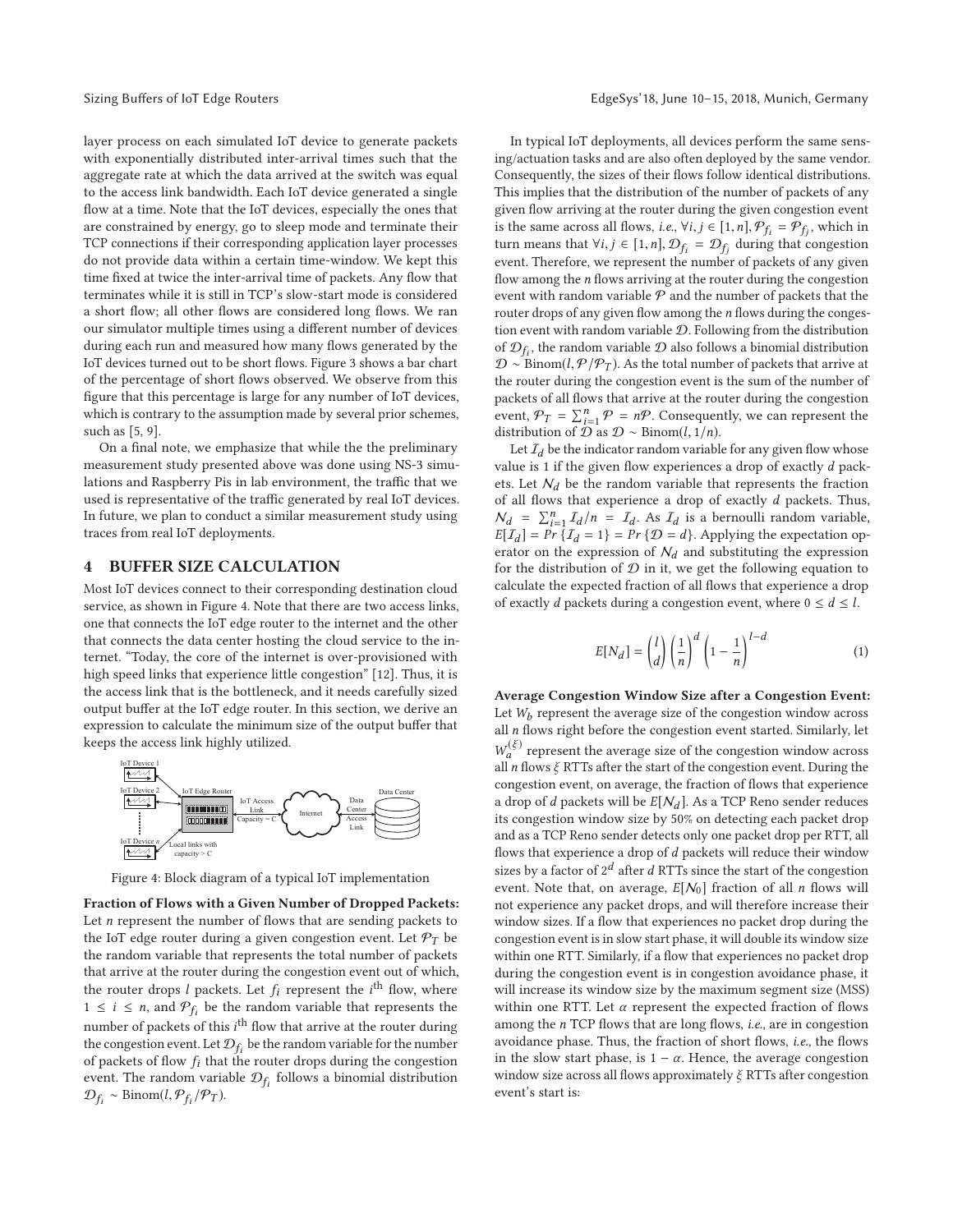EdgeSys'18, June 10–15, 2018, Munich, Germany Jamal Ahmad Khan, Muhammad Shahzad, and Ali R. Butt

$$
W_a^{(\xi)}\!\!=\!\!\Big|\!\alpha(W_b+\xi\text{MSS})+(1-\alpha)2^{\xi-1}W_b\!\Big)E[N_0]\!+\!\sum_{d=1}^{\xi}\!\frac{W_b}{2^d}E[N_d]\;\;(2)
$$

The term  $\left(\alpha(W_b + \xi\text{MSS}) + (1 - \alpha)2^{\xi - 1}W_b\right) \times E[\mathcal{N}_0]$  captures the increase in the congestion window size contributed by the flows that did not experience packet drops. It explicitly takes into account the contributions from both long flows and short flows separately by using the terms  $\alpha(W_b + \xi \text{MSS})$  and  $(1 - \alpha)2^{\xi - 1}W_b$ , respectively. The term  $\sum_{i=1}^{k}$  $d=1$  $\frac{W_b}{2^d} E[N_d]$  captures the decrease in the average congestion window size contributed by the flows that experienced packet drops. It also takes the contributions from both long flows and short flows into account because on experiencing a packet loss, both types of flows reduce the sizes of their congestion windows by 50% every RTT.

**Output Buffer Size:** Let *C* represent the capacity of the bottleneck access link. Thus, the maximum aggregate bandwidth achievable by all IoT devices is*C*. Let*T* represent the average RTT experienced by the packets minus any queueing delay in the router's output buffer. Immediately before the congestion event starts, the buffer must be full (otherwise, the congestion event would not have occurred). Furthermore, at this time instant, the total amount of data sent by all IoT devices that is still unacknowledged is  $nW_b$ . This unacknowledged data is either residing in the buffer of the router or accommodated by the delay bandwidth product*CT* . Let *B* represent the size of the output buffer. Thus,

$$
nW_b = B + CT \quad \Rightarrow \quad W_b = (B + CT)/n \tag{3}
$$

Just under one RTT since the start of the congestion event, the TCP flow of any IoT device whose packets were dropped either times-out or receives triple duplicate ACKs, and thus detects a packet drop. On detecting the drop, TCP halves the congestion window size of that flow. As the window size limits the number of unacknowledged packets in the network, the flow is allowed to have a larger number of unacknowledged packets, before a packet drop compared to after the drop is detected. Thus, the flow has more unacknowledged packets than it is currently allowed, and it must pause while it waits for the ACKs for those packets. As our objective is to keep the access link fully utilized, the output buffer must not go empty while some flows are paused. As we are interested in the minimum size for the output buffer, we consider the case when new packets start to arrive at the same moment when the last byte is drained from the buffer. As the sending rate of a TCP flow is equal to the ratio of its window size to the RTT its packets experience, the average sending rate of all *n* TCP flows *ξ* RTTs after the congestion event is  $nW_a^{(\xi)}/T$ . To keep the access link fully utilized, at the moment the last byte drains out of the buffer, the smallest value of this average sending rate  $nW_a^{(\xi)}/T$  must equal the bandwidth of the access link *C*. The expected value of the number of RTTs at which the smallest value of this average occurs is  $\xi = \sum_{d=0}^{l} dE[N_d] = \frac{l}{n}$ . This is intuitive because after *l/n* RTTs since the congestion event, on average, half the flows that had stopped increasing their amounts of outstanding packets have recovered from their respective losses and have started to increase their congestion windows. Thus,

$$
nW_a^{(l/n)}/T = C \quad \Rightarrow \quad W_a^{(l/n)} = CT/n \tag{4}
$$

Substituting the values of  $W_b$  and  $W_a^{(l/n)}$  from Eqs. (3) and (4), respectively, into Eq. (4) and solving for *B*, we get the following closed form solution to calculate the buffer size *B*.

$$
B = \frac{CT\left[1 - \Psi - E[N_0]\left[(1 - \alpha)2^{\frac{1}{n}} - \alpha\right]\right] - \alpha I \text{MSSE}[N_0]}{\Psi + E[N_0]\left[(1 - \alpha)2^{\frac{1}{n}} - \alpha\right]}
$$
(5)  
where  $\Psi = \sum_{d=1}^{l/n} \frac{\binom{l}{d}\left(\frac{1}{n}\right)^d \left(1 - \frac{1}{n}\right)^{l-d}}{2^d}$  and  $E[N_0] = \left(1 - \frac{1}{n}\right)^l$ .  
We have used Reno as a case study and the study can be extended

to use different congestion control algorithms. The change required will be in the modeling of the change of congestion window in equation . In particular the growth and reduction characteristics of the congestion window would change. The rest of the changes should easily follow.

**Parameter Selection:** To calculate the value of buffer size *B* using Eq. (5), we need the values of the following six parameters: 1) *C*: bandwidth of the access link, 2) *n*: number of flows , 3) MSS: maximum segment size, 4) *T*: average round trip time minus any queuing delays, 5) *α*: percentage of long flows among the *n* TCP flows, and 6) *l*: number of packets dropped by the edge router during a congestion event. The value of *C* is a constant in any given IoT system and the value of *n* depends on the number of IoT devices and the number of flows each IoT device generates at any given time. Both these values are provided by the network administrator. The value of MSS is defined by TCP. The value of *T* is dictated by the internet and can be measured by simply timing pings over a few days. The values of *α* and *l*, in this work, have been empirically calculated. In our future work, we plan to develop theoretical models to calculate these two parameters.

#### **5 EXPERIMENTAL EVALUATION**

While no prior work exists on calculating buffer sizes for IoT edge routers, we still compare our buffer sizing scheme with [5], [9], and [11]. For all of the experiments, we used the topology shown in Figure 1 for three minutes of simulated time on NS-3 with different number of IoT devices using access link bandwidth of 40Mbps, MTU of 1500 bytes, one way latency from the IoT devices to the edge router of 20*μ*s, and one way latency from the edge router to the server of 20ms. The application layer process on each simulated IoT device generated a single flow whose packets had exponentially distributed inter-arrival times, where the rate *R* at which the process sent packets to the TCP layer was different in different experiments. To produce traffic of *γ* Mbps on the physical link from an IoT device to the edge router, the application layer process sends messages of size MTU – 40 bytes to the TCP layer at the rate of  $R = \lceil x / MTU \rceil$ . The 40 bytes are to accommodate TCP/IP headers.

**Buffer Size vs. Link Utilization and Latency:** To empirically study how the buffer size affects the access link utilization and the latency experienced by the packets, we ran our NS-3 simulations using *n* = 40 devices, where each device produced traffic of  $\gamma$  = 1Mbps. Thus, the aggregate traffic was approximately 40Mbps, which is equal to the bandwidth of the access link. We ran our simulations multiple times, where in each simulation, we used a different buffer size in the range  $[2 \times MTU, 2 \times CT/\sqrt{n}]$ , where  $CT/\sqrt{n}$  is the buffer size proposed in [5].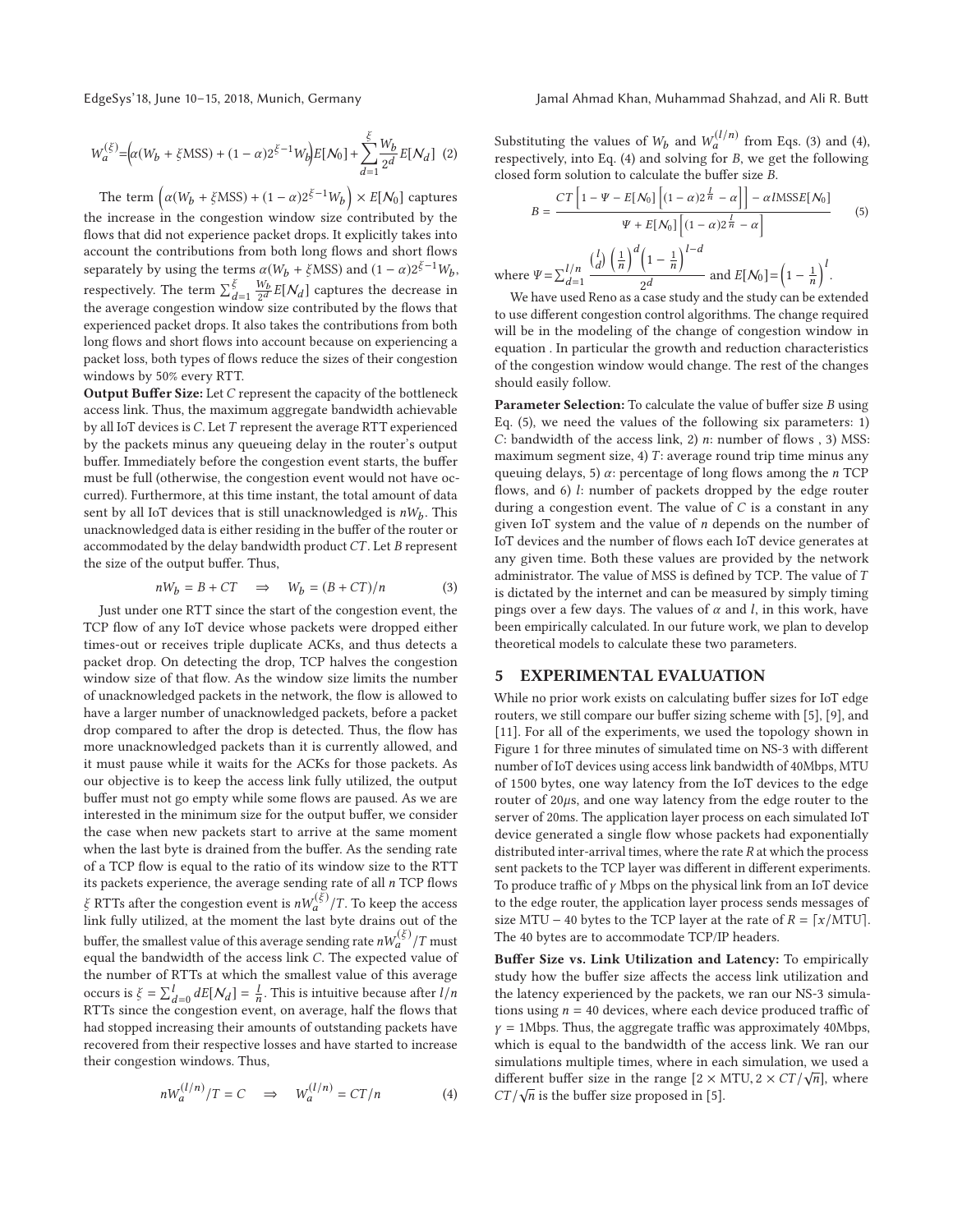Figure 5 plots the average utilization of the access link for different buffer sizes when all flows are long and also when 25% of the flows are short. We observe that as the buffer size increases, the link utilization increases because the buffer holds more data and thus goes empty less frequently when some IoT devices pause after experiencing a packet drop. One might conclude that to keep the link utilization high, one could simply over-provision the output buffer. This would be problematic, especially for the latency sensitive applications, because the increase in buffer size increases the queuing delay experienced by the packets, as shown in Figure 6.



**Comparison of Buffer Sizes:** Next, we compare the buffer size calculated by our scheme using Eq. (5) with the buffer sizes calculated by [5],[9] and [11]. Figures 7 and 8 plot the buffer sizes for number of flows ranging from  $n = 10$  to 100 for two different IoT traffics, one containing 0% short flows and the other containing 25% short flows, respectively. We observe that as the percentage of short flows changes, the buffer sizes calculated by [5] and [9] change because both [5] and [9] calculate the buffer size based on only the number of long flows in the traffic. While the size calculated by [11] does not change as the percentage of short flows changes because it calculates the size based the total number of flows, irrespective of whether they are long or short.



We make three more observations from Figures 7 and 8. First, as the number of IoT devices increases, the buffer sizes calculated by Eq. (5) as well as by [5] and [9] decrease. This is because with the larger number of IoT devices, when TCP flows of some devices pause after experiencing packet drops, there is a higher probability that at any given time instant, TCP flows of some other IoT devices will be sending data to the IoT edge router and keeping the link

Sizing Buffers of IoT Edge Routers EdgeSys'18, June 10–15, 2018, Munich, Germany



utilized. Note that after a certain value of the number of flows, [9] starts increasing the buffer size. This is because after a certain number of flows, it shifts the goal from maximizing link utilization to minimizing loss-rate.

Second, as the percentage of short flows increases, the buffer size calculated by our scheme decreases because when a short flow experiences a packet drop, due to its smaller congestion window size, it pauses for a shorter duration compared to when a long flow experiences a packet drop. Note that in conventional networks, the duration of pause depends on both RTT and congestion window size. However, in the case of IoT deployments, the RTTs of all devices are very similar, and therefore, the duration of pause is primarily dictated by congestion window size.

Third, the buffer sizes calculated by [5], [9] and [11] in the presence of short flows are larger compared to the buffer sizes calculated by Eq. (5), because [5] and [9] consider only the number of long flows and thus, *implicitly* assume that all flows will pause for longer durations, which leads to over-provisioning the buffer. Hence, prior schemes over provision the buffer sizes by several times in comparison to ours which implies that they can keep the access link utilization higher, but at the cost of a significantly larger latency.

**Comparison of Link Utilization, Latency, Loss, & Goodput:** For comparison of link utilization, latency, packet loss rate, and goodput among the schemes, we performed NS-3 simulations where each IoT device produced traffic of  $\gamma = \frac{40}{n}$ Mbps on the physical link, where *n* represents the total number of flows. Hence the link was congested, regardless of the number of flows. We varied the number of IoT devices from 20 to 55 and generated two different sets of IoT traffics, one containing no short flows and the other containing 25% short flows. The later set of IoT traffic is more important because IoT devices generate more short flows.

Figure 9(a) plots the percentage change in the average link utilization of our scheme compared to prior schemes for traffic that contained no short flows (only long flows). We observe that the link utilizations resulting from the buffer sizes calculated by [5], [9] and [11] are slightly lower compared to our scheme because the buffer sizes calculated by our scheme are slightly larger than prior schemes. Figure 9(b) plots the percentage change in the average link utilization for traffic that contained 25% short flows. As prior schemes significantly over estimate the buffer sizes in the presence of short flows, the link utilizations for them are slightly higher compared to our scheme.

While prior schemes achieve slightly higher link utilization for IoT traffic that contained 25% short flows, this higher utilization comes at the cost of significantly higher latency. Figures 10(a) and 10(b), which plot the percentage change in average queueing delay experienced by the packets, highlight this fact. We observe that for the traffic with 25% short flows, which is more representative